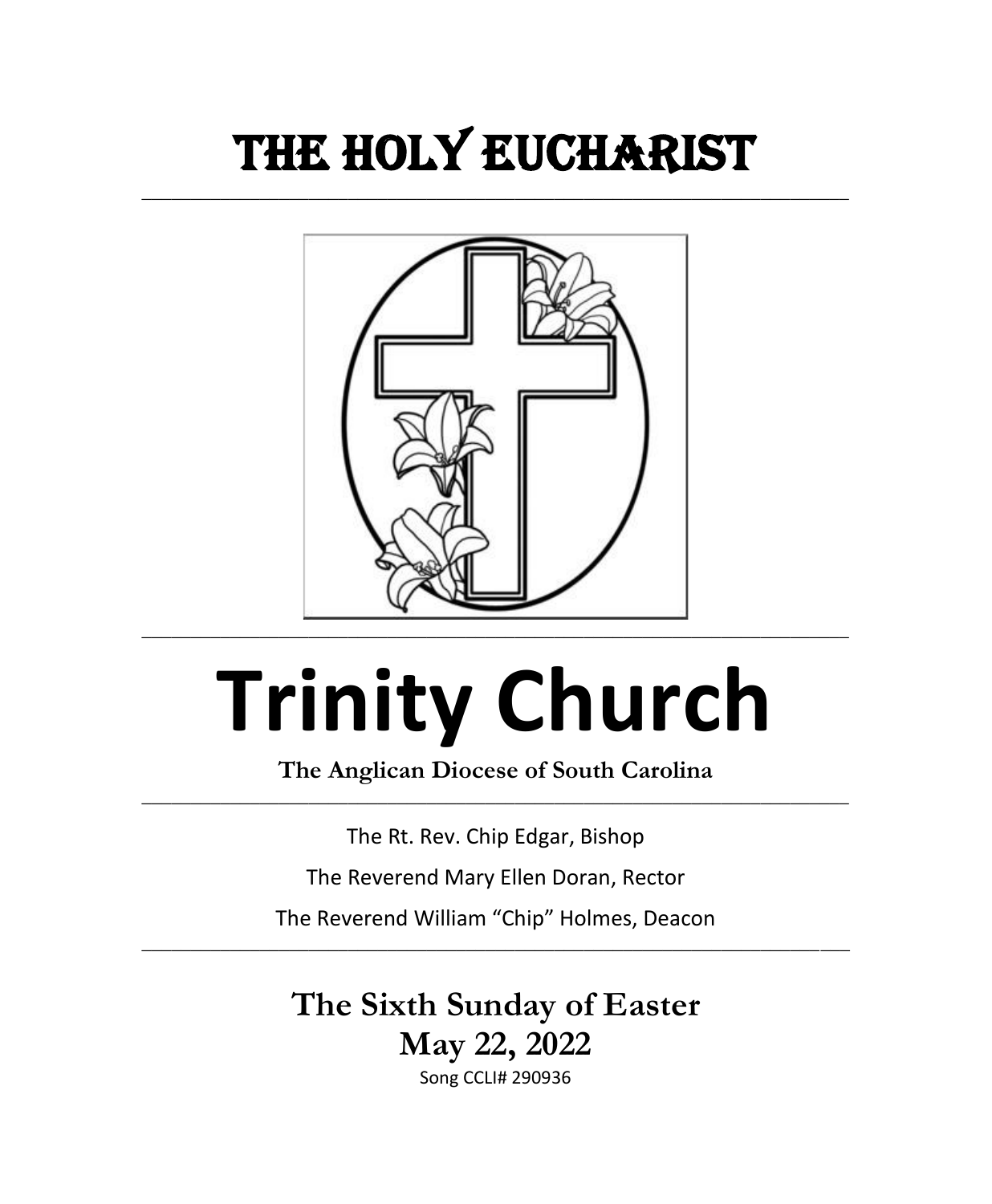| <b>Opening Song</b>                       | "Come Now Is The Time To Worship"                              |
|-------------------------------------------|----------------------------------------------------------------|
| <b>The Acclamation</b>                    | <b>BCP 123</b>                                                 |
| <b>Old Testament Reading</b>              | Joel 2:21-27                                                   |
| <b>Psalm Reading (Seated)</b>             | 67                                                             |
| <b>New Testament Reading</b>              | Revelation 21:1-4,22-22:5                                      |
| Song                                      | "Your Great Name"                                              |
| <b>The Holy Gospel</b> (Standing)         | John 14:21-29                                                  |
| <b>The Sermon</b>                         | The Reverend Mary Ellen Doran                                  |
| <b>The Nicene Creed</b>                   | <b>BCP 126</b>                                                 |
| <b>The Prayers of the People</b>          | <b>BCP 128</b>                                                 |
| <b>The Peace</b>                          | <b>BCP 131</b>                                                 |
| <b>Offertory Song</b>                     | "O Come To The Altar"                                          |
| <b>Doxology</b>                           |                                                                |
| <b>The Sursum Corda</b>                   | <b>BCP 132</b>                                                 |
| The Lord's Prayer                         | <b>BCP 134</b>                                                 |
| <b>The Ministration of Holy Communion</b> | <b>BCP 136</b>                                                 |
|                                           | (The Anglican Church has an open rail for communion.           |
|                                           | All baptized Christians are welcome to receive Holy Communion) |
| <b>Post Communion Prayer</b>              | <b>BCP 137</b>                                                 |
| <b>Closing Song</b>                       | "Build Your Kingdom Here"                                      |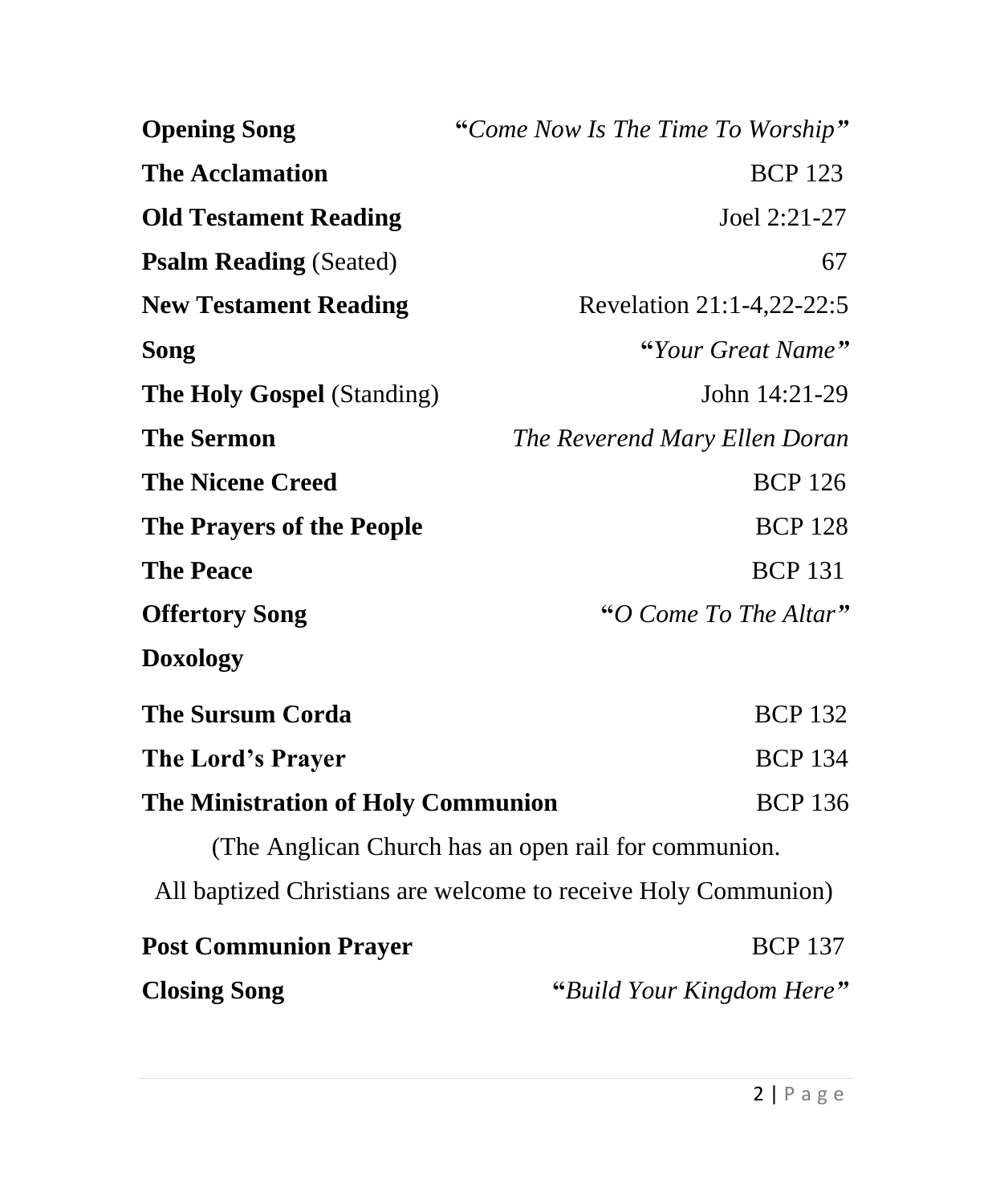## **The Collect of the Day**

O God, you have prepared for those who love you such good things as surpass our understanding: Pour into our hearts such love towards you, that we, loving you in all things and above all things, may obtain your promises, which exceed all that we can desire; through Jesus Christ our Lord, who lives and reigns with you and the Holy Spirit, one God, for ever and ever. **Amen.**

### **Proper Preface**

But chiefly are we bound to praise you for the glorious resurrection of your Son Jesus Christ our Lord: for he is the true Paschal Lamb, who was offered for us, and has taken away the sin of the world; who by his death has destroyed death, and by his rising to life again has won for us everlasting life.

## **The Readings from Holy Scripture** *Joel 2:21-27*

**<sup>21</sup>** "Fear not, O land; be glad and rejoice, for the LORD has done great things! **<sup>22</sup>** Fear not, you beasts of the field, for the pastures of the wilderness are green; the tree bears its fruit; the fig tree and vine give their full yield. **<sup>23</sup>** "Be glad, O children of Zion, and rejoice in the LORD your God, for he has given the early rain for your vindication; he has poured down for you abundant rain, the early and the latter rain, as before. **<sup>24</sup>** "The threshing floors shall be full of grain; the vats shall overflow with wine and oil.  $25$  I will restore<sup>[\[a\]](https://www.biblegateway.com/passage/?search=Joel+2%3A21-27&version=ESV#fen-ESV-22337a)</sup> to you the years that the swarming locust has eaten, the hopper, the destroyer, and the cutter, my great army, which I sent among you.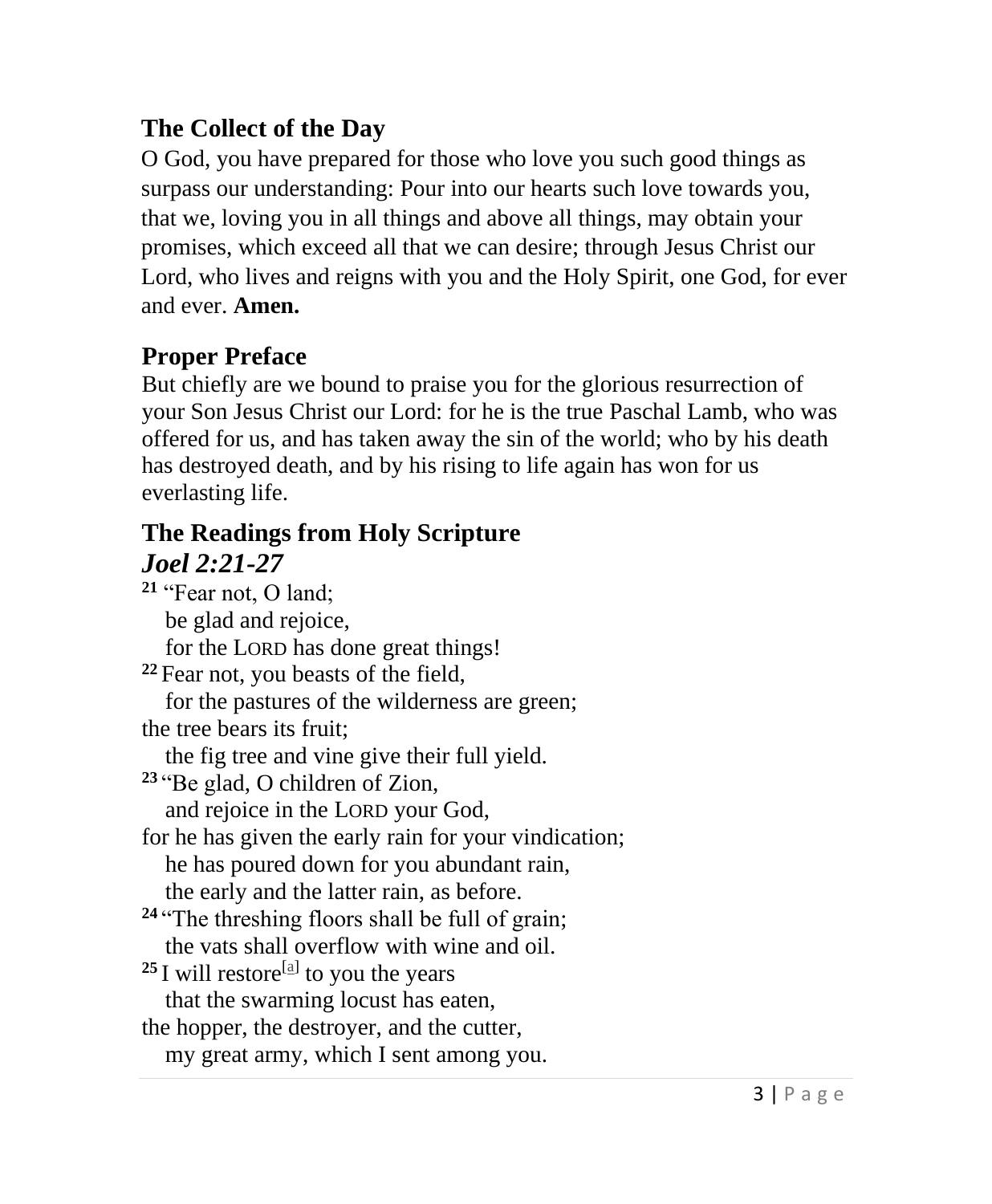**<sup>26</sup>** "You shall eat in plenty and be satisfied, and praise the name of the LORD your God, who has dealt wondrously with you. And my people shall never again be put to shame. **<sup>27</sup>** You shall know that I am in the midst of Israel, and that I am the LORD your God and there is none else. And my people shall never again be put to shame. *Reader*The Word of the Lord. *People* Thanks be to God.

#### *Psalm 67*

1 May God be merciful unto us, and bless us, \* and show us the light of his countenance, and be merciful unto us.

#### 2 *Let your way be known upon earth, \* your saving health among all nations.*

3 Let the peoples praise you, O God; \* indeed, let all the peoples praise you.

#### 4 *O let the nations rejoice and be glad, \* for you shall judge the peoples righteously, and govern the nations upon earth.*

5 Let the peoples praise you, O God; \* let all the peoples praise you.

#### 6 *Then shall the earth bring forth her increase, \* and God, even our own God, shall give us his blessing.*

7 God shall bless us, \* and all the ends of the world shall fear him.

#### *New Testament Reading Revelation 21:1-4,22-22:5*

**21** <sup>1</sup>Then I saw a new heaven and a new earth, for the first heaven and the first earth had passed away, and the sea was no more. **<sup>2</sup>** And I saw the holy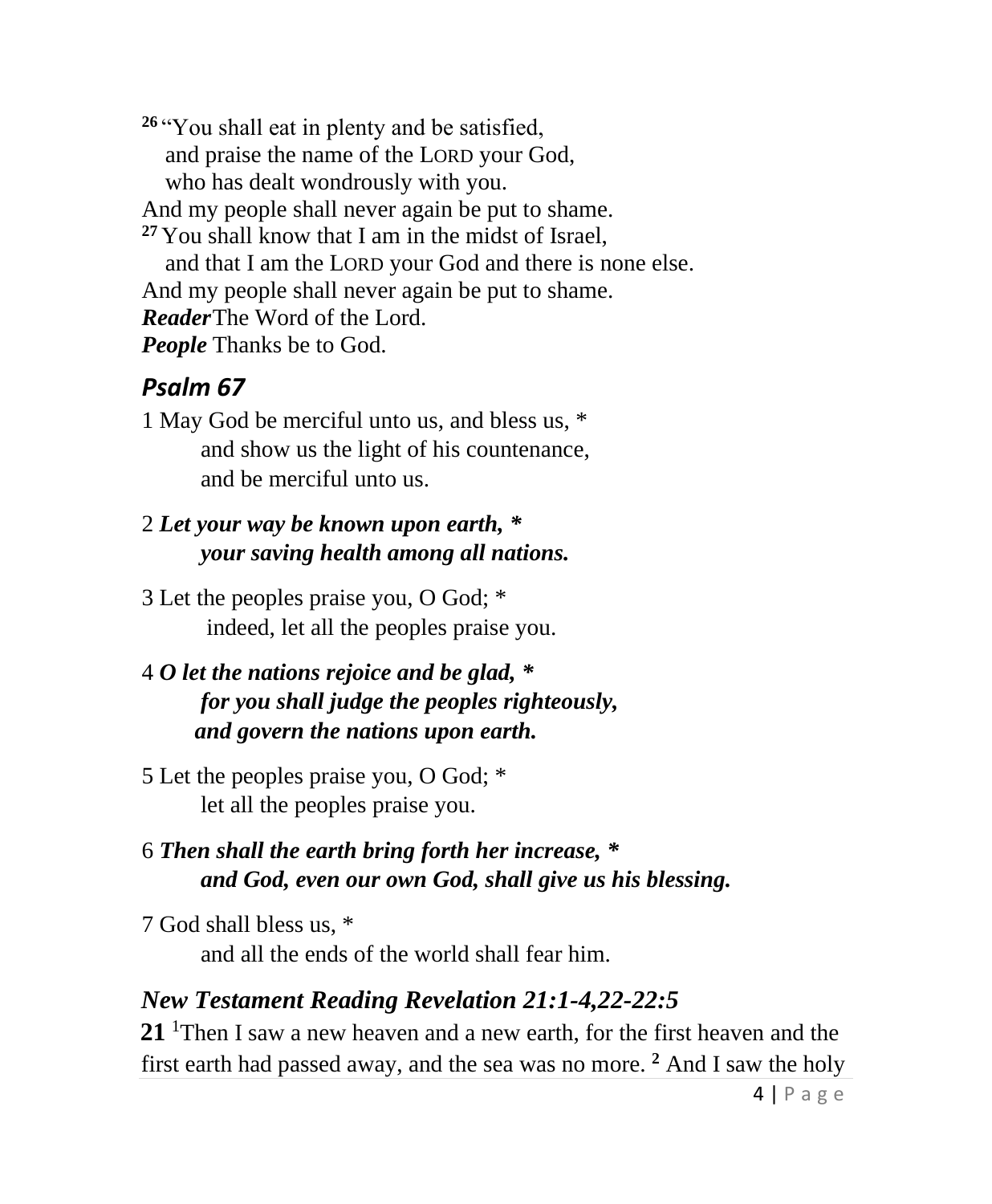city, new Jerusalem, coming down out of heaven from God, prepared as a bride adorned for her husband. **<sup>3</sup>** And I heard a loud voice from the throne saying, "Behold, the dwelling place of God is with man. He will dwell with them, and they will be his people, and God himself will be with them as their God. **<sup>4</sup>** He will wipe away every tear from their eyes, and death shall be no more, neither shall there be mourning, nor crying, nor pain anymore, for the former things have passed away."

**<sup>22</sup>** And I saw no temple in the city, for its temple is the Lord God the Almighty and the Lamb. **<sup>23</sup>** And the city has no need of sun or moon to shine on it, for the glory of God gives it light, and its lamp is the Lamb. **<sup>24</sup>** By its light will the nations walk, and the kings of the earth will bring their glory into it, **<sup>25</sup>** and its gates will never be shut by day—and there will be no night there. **<sup>26</sup>** They will bring into it the glory and the honor of the nations. **<sup>27</sup>** But nothing unclean will ever enter it, nor anyone who does what is detestable or false, but only those who are written in the Lamb's book of life.

**22** <sup>1</sup>Then the angel showed me the river of the water of life, bright as crystal, flowing from the throne of God and of the Lamb **<sup>2</sup>** through the middle of the street of the city; also, on either side of the river, the tree of life with its twelve kinds of fruit, yielding its fruit each month. The leaves of the tree were for the healing of the nations. **<sup>3</sup>** No longer will there be anything accursed, but the throne of God and of the Lamb will be in it, and his servants will worship him. **<sup>4</sup>** They will see his face, and his name will be on their foreheads. <sup>5</sup> And night will be no more. They will need no light of lamp or sun, for the Lord God will be their light, and they will reign forever and ever.

*Reader* The Word of the Lord. *People* Thanks be to God.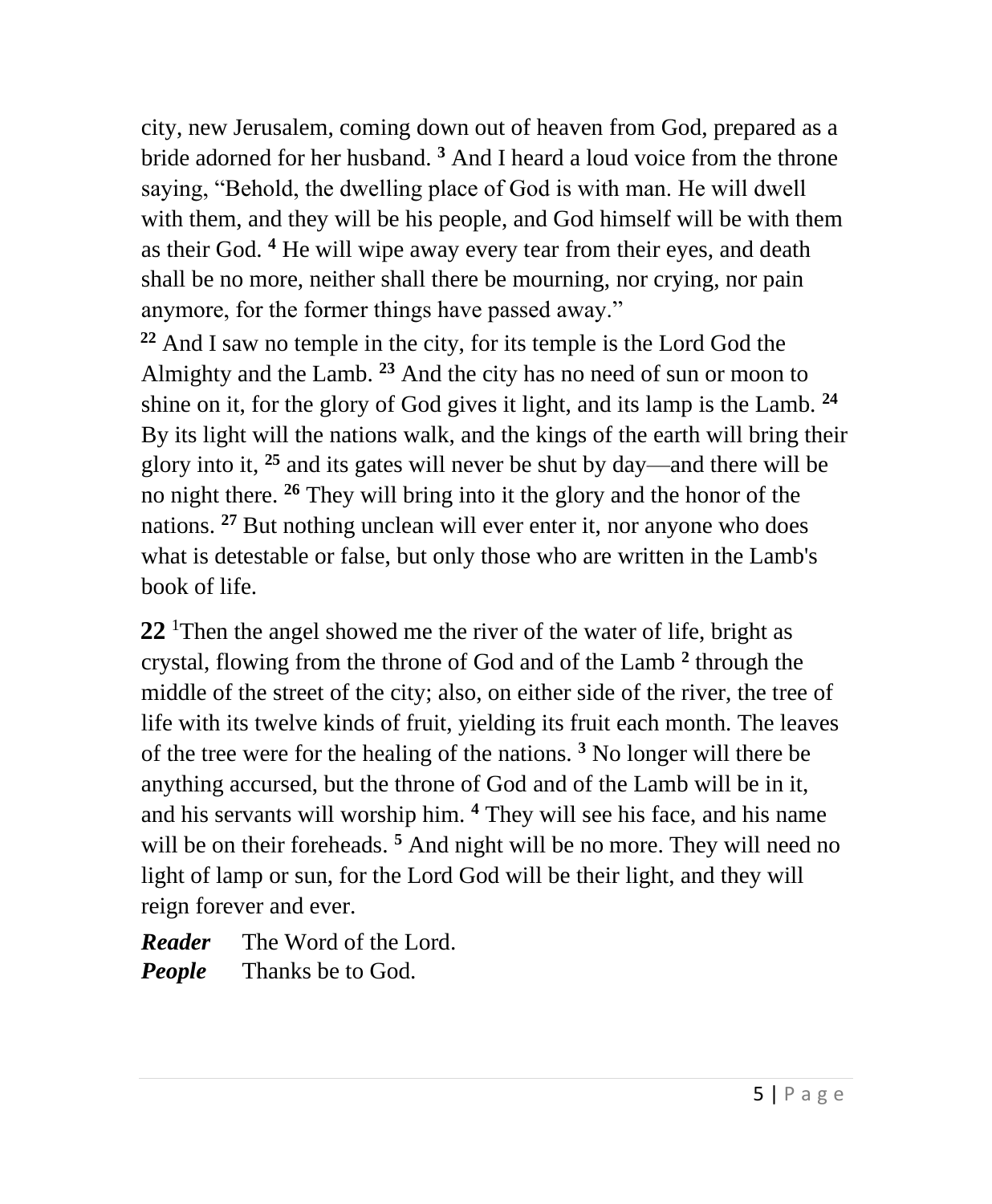#### **The Gospel**

*Deacon* The Holy Gospel of our Lord Jesus Christ according to \_\_\_\_\_. *People* Glory to you, Lord Christ.

## *John 14:21-29*

**<sup>21</sup>**Whoever has my commandments and keeps them, he it is who loves me. And he who loves me will be loved by my Father, and I will love him and manifest myself to him." **<sup>22</sup>** Judas (not Iscariot) said to him, "Lord, how is it that you will manifest yourself to us, and not to the world?" **<sup>23</sup>** Jesus answered him, "If anyone loves me, he will keep my word, and my Father will love him, and we will come to him and make our home with him. **<sup>24</sup>** Whoever does not love me does not keep my words. And the word that you hear is not mine but the Father's who sent me.

**<sup>25</sup>** "These things I have spoken to you while I am still with you. **<sup>26</sup>** But the Helper, the Holy Spirit, whom the Father will send in my name, he will teach you all things and bring to your remembrance all that I have said to you. **<sup>27</sup>** Peace I leave with you; my peace I give to you. Not as the world gives do I give to you. Let not your hearts be troubled, neither let them be afraid. **<sup>28</sup>** You heard me say to you, 'I am going away, and I will come to you.' If you loved me, you would have rejoiced, because I am going to the Father, for the Father is greater than I. **<sup>29</sup>** And now I have told you before it takes place, so that when it does take place you may believe.

*Deacon* The Gospel of the Lord. *People* Praise to you, Lord Christ.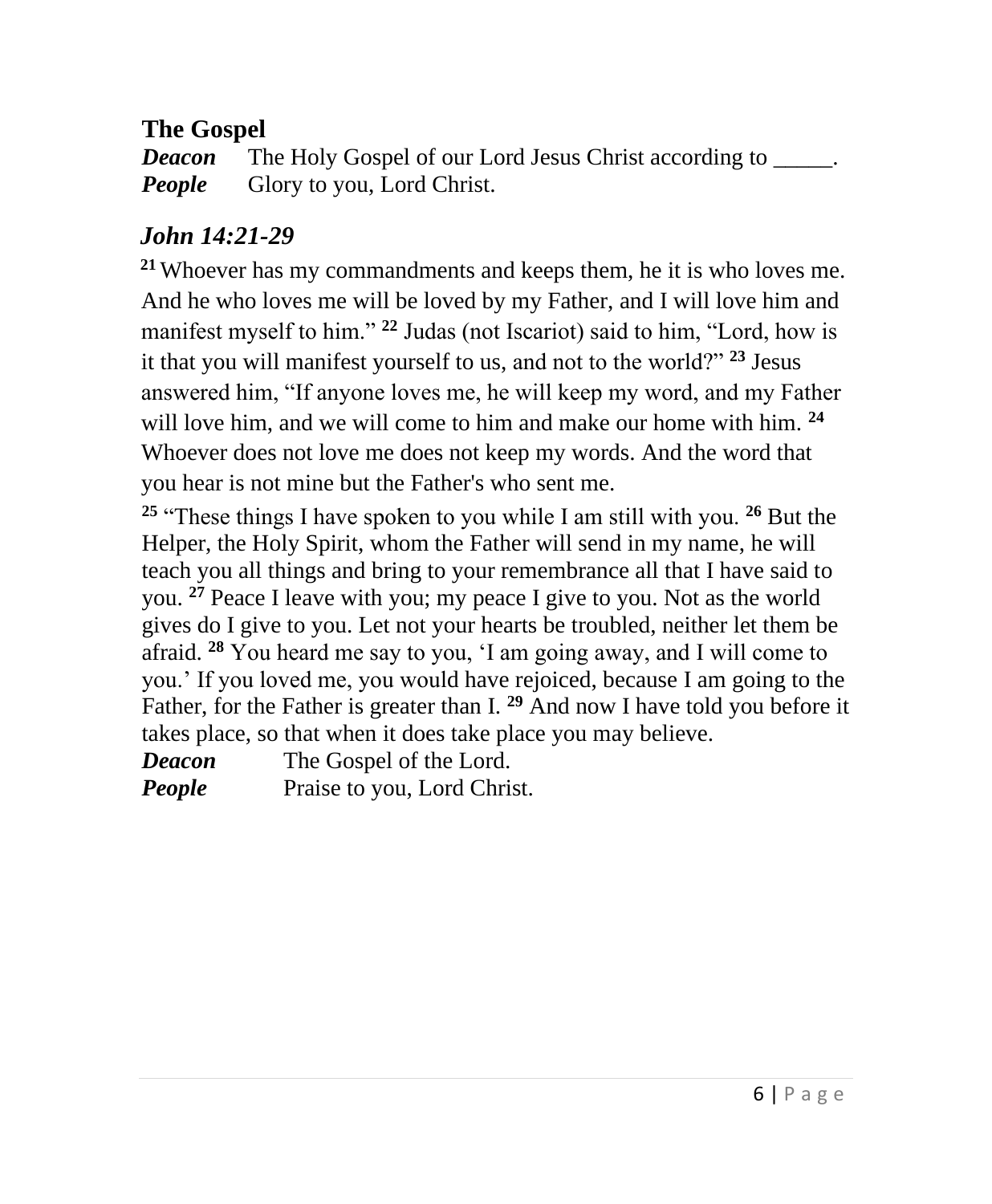#### **Song "***Come Now Is The Time To Worship" by Brian Doerksen © 1998 Vineyard Songs*

#### **Chorus**

Come now is the time to worship Come now is the time to give your heart Come just as you are to worship Come just as you are before your God Come

One day every tongue Will confess You are God One day every knee will bow Still the greatest treasure remains For those who gladly choose You now

Willingly we choose to surrender our lives Willingly our knees will bow With all our heart soul mind and strength We gladly choose You now

Come come just as you are come come

**Song "***Your Great Name" by Krissy Nordhoff | Michael Neale © 2008 Integrity's Praise! Music (Admin. by Integrity Music)*

Lost are saved find their way At the sound of Your great Name All condemned feel no shame At the sound of Your great Name Ev'ry fear has no place At the sound of Your great Name The enemy he has to leave At the sound of Your great Name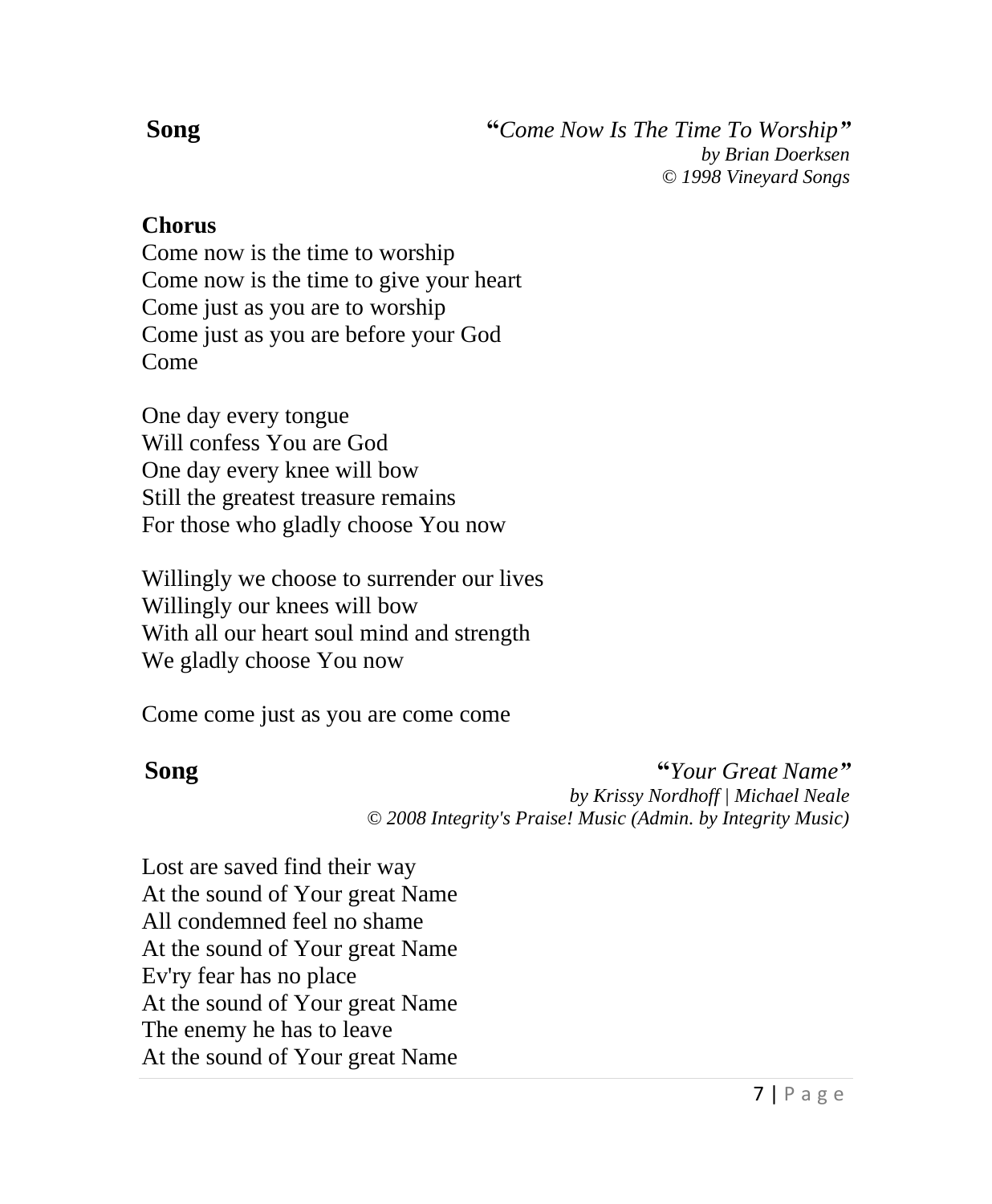#### **Chorus**

Jesus worthy is the Lamb that was slain for us The Son of God and man You are high and lifted up And all the world will praise Your great Name

All the weak find their strength At the sound of Your great Name Hungry souls receive grace At the sound of Your great Name The fatherless find their rest At the sound of Your great Name The sick are healed the dead are raised At the sound of Your great Name

Redeemer my Healer Lord Almighty Defender my Savior You are my King (Repeat)

Sing the Name of Jesus We worship the Name of Jesus We bow before Jesus There is no other Name but Jesus

**Song "***O Come To The Altar" by Chris Brown | Mack Brock | Steven Furtick | Wade Joye © 2015 Music by Elevation Worship Publishing*

Are you hurting and broken within Overwhelmed by the weight of your sin Jesus is calling Have you come to the end of yourself Do you thirst for a drink from the well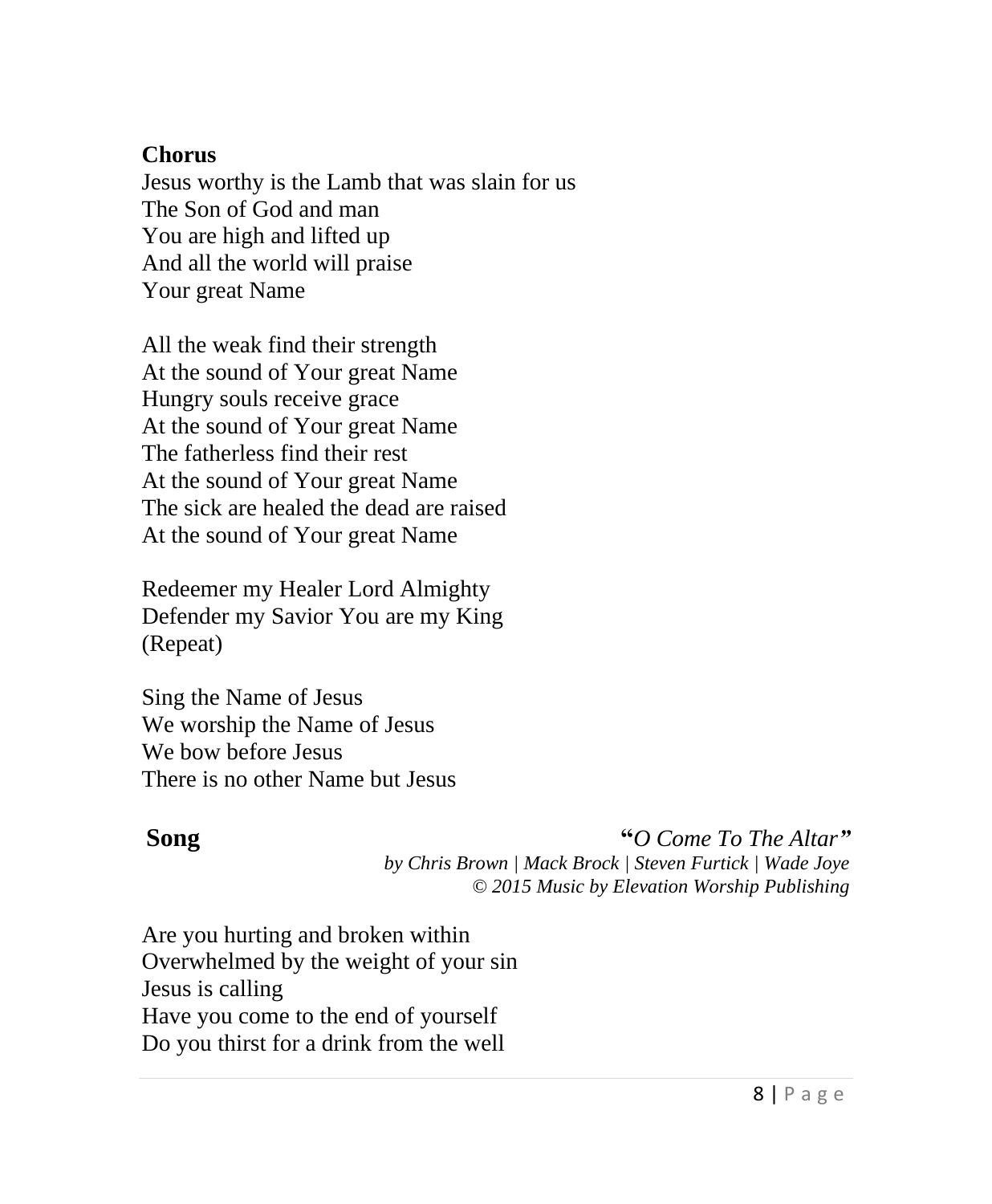#### Jesus is calling

#### **Chorus**

O come to the altar The Father's arms are open wide Forgiveness was bought with The precious blood of Jesus Christ

Leave behind your regrets and mistakes Come today there's no reason to wait Jesus is calling Bring your sorrows and trade them for joy From the ashes a new life is born Jesus is calling

Oh what a Savior Isn't he wonderful Sing alleluia Christ is risen Bow down before him For he is Lord of all Sing alleluia Christ is risen

Bear your cross as you wait for the crown Tell the world of the treasure you've found

**Song "***Build Your Kingdom Here" by Chris Llewellyn | Gareth Gilkeson | William Herron © 2011 Thankyou Music*

Come set Your rule and reign In our hearts again Increase in us we pray Unveil why we're made Come set our hearts ablaze with hope Like wildfire in our very souls Holy Spirit come invade us now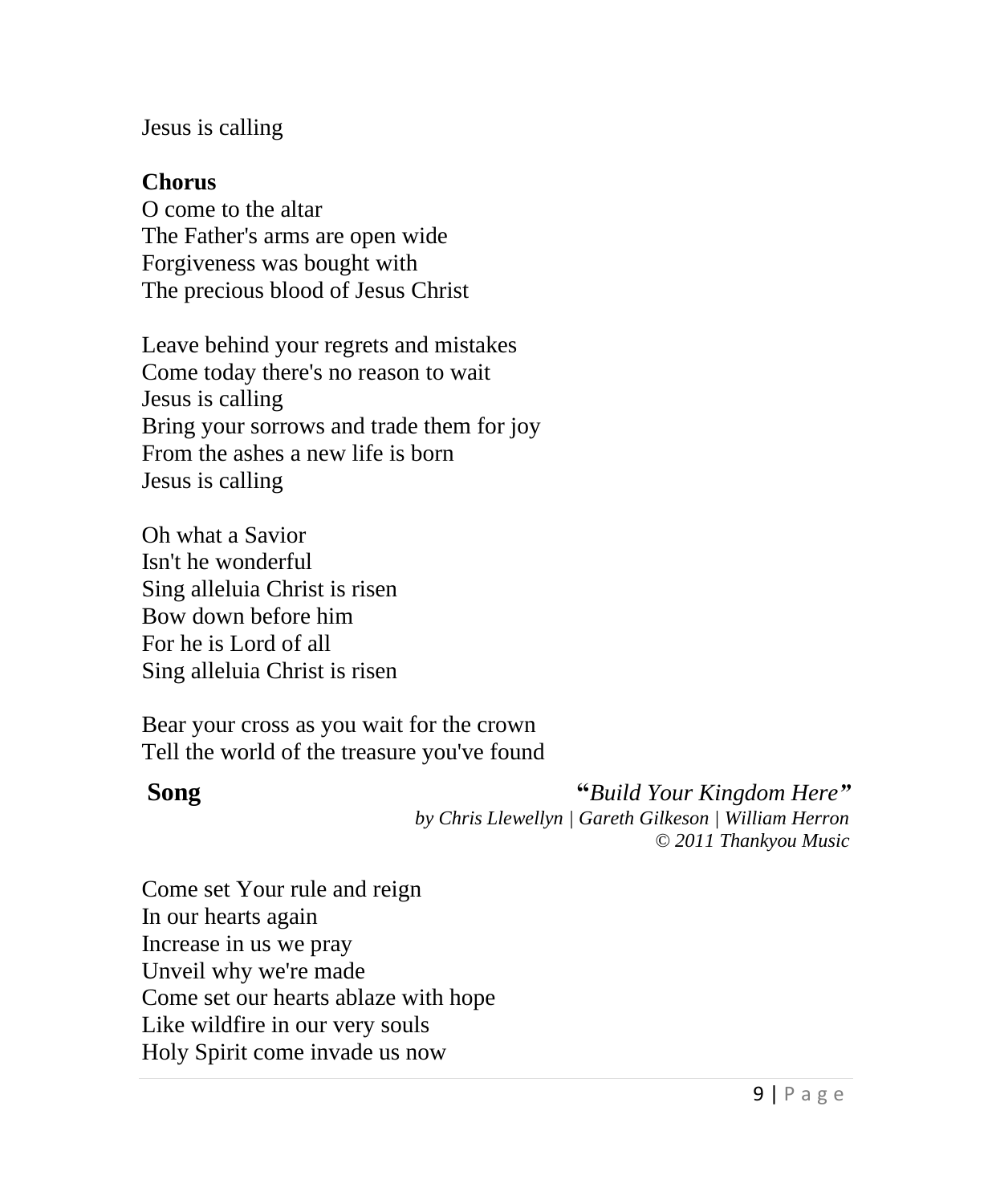We are Your church We need Your pow'r in us

We seek Your kingdom first We hunger and we thirst Refuse to waste our lives For You're our joy and prize To see the captives' hearts released The hurt the sick the poor at peace We lay down our lives for heaven's cause We are Your church We pray revive this earth

#### **Chorus**

Build Your kingdom here Let the darkness fear Show Your mighty hand Heal our streets and land Set Your church on fire Win this nation back Change the atmosphere Build Your kingdom here we pray

Unleash Your kingdom's pow'r Reaching the near and far No force of hell can stop Your beauty changing hearts You made us for much more than this Awake the kingdom seed in us Fill us with the strength and love of Christ We are Your church We are the hope on earth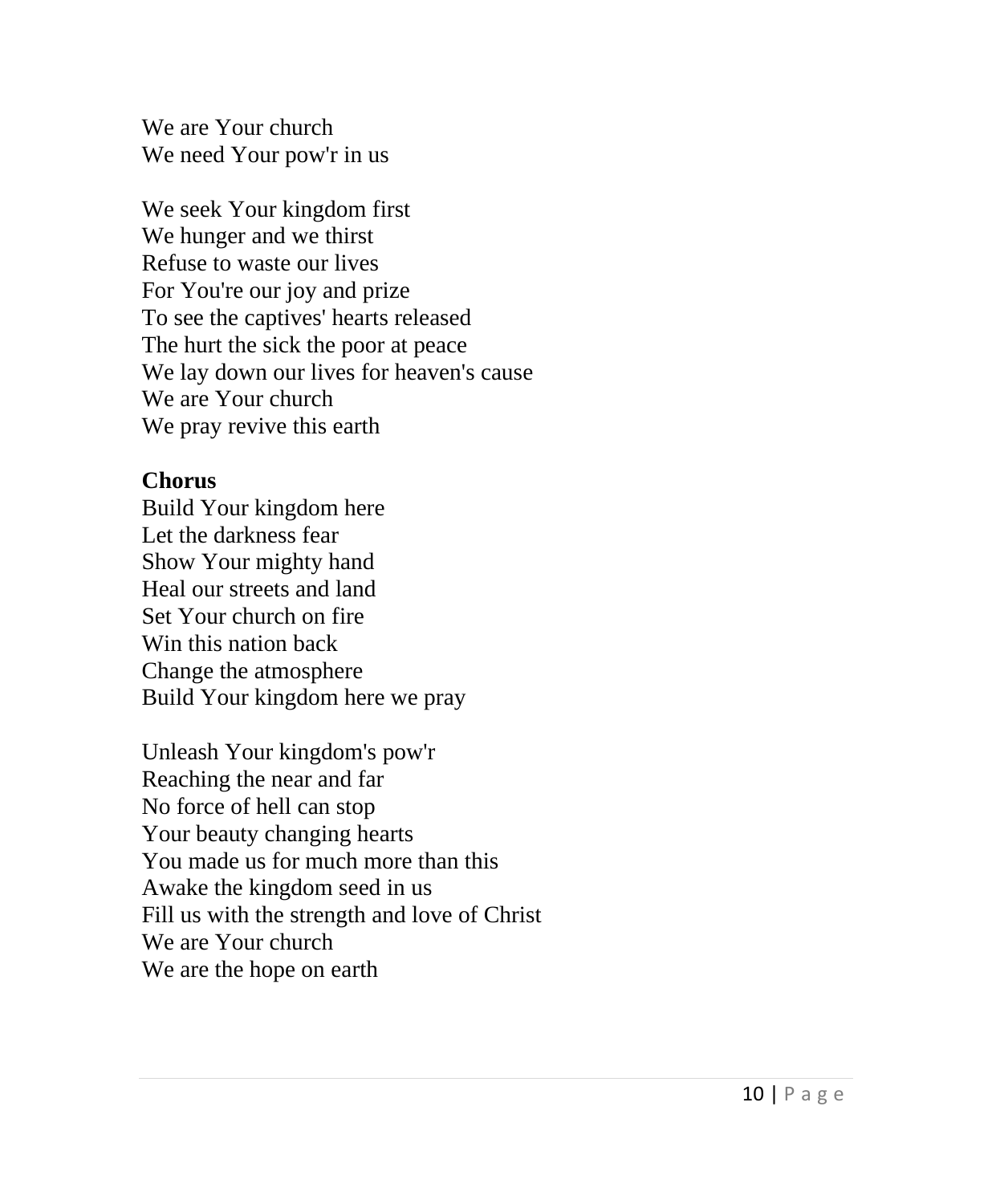## Today's Altar Flowers are in Loving Memory of Frances Louise Coull.

Love, Arnie Coull

**\_\_\_\_\_\_\_\_\_\_\_\_\_\_\_\_\_\_\_\_\_\_\_\_\_\_\_\_\_\_\_\_\_\_\_\_\_\_\_\_\_\_\_\_\_\_\_\_\_\_\_\_\_\_\_\_\_\_\_\_\_\_\_\_\_\_\_\_\_\_\_\_**

*Bible Studies:*

 *Monday @ 8:59 AM led by June Lee in the Parish Hall Sunday @ 9 AM Led by Pastor Mary Ellen in the Parish Hall Sunday @ 9 AM Adult Bible Study in Black Oak*

**Office Closed:** Monday, May 30th

**Celebration for Pastor Mary Ellen with Bishop:** Wednesday, June  $1<sup>st</sup>$  at 6:30 PM **Pentecost Picnic:** Sunday, June 5<sup>th</sup> following Service **Gathering of the Christian Churches in MC:** Sunday, June  $5<sup>th</sup>$  at 4 PM at Mepkin Abbey **Feed Berkeley:** Saturday, June 11th **Hope Repair:** Saturday, June 11th **RiverDog's Game:** Sunday, June 12<sup>th</sup> at 5 PM **Office Closed:** Monday, July 4<sup>th</sup>

**Visit https://adosc.org/events/ for The Anglican Diocese of South Carolina Events.**

**\_\_\_\_\_\_\_\_\_\_\_\_\_\_\_\_\_\_\_\_\_\_\_\_\_\_\_\_\_\_\_\_\_\_\_\_\_\_\_\_\_\_\_\_\_\_\_\_\_\_\_\_\_\_\_\_\_\_\_\_\_\_\_\_\_\_\_\_\_\_\_\_**